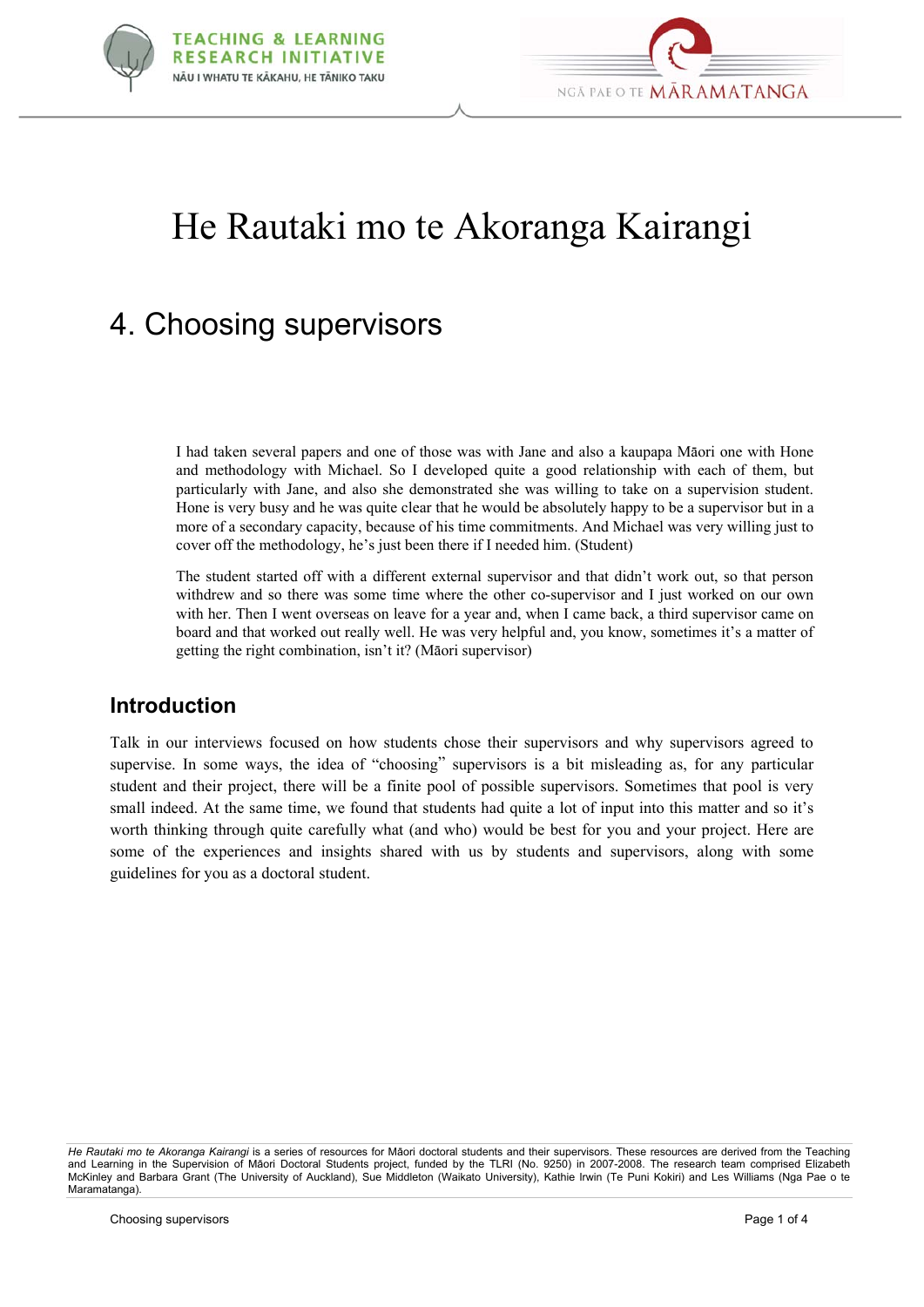## **Choosing supervisors strategically**

It was really important for me to have a supervisor that I did not have to enter into a debate with about everything … not at the early stages where I was really exploring things. I didn't want to have to defend my complete and utter belief that Mäori theory actually exists in these aspects of traditional Mäori knowledge. I wanted somebody to say, 'That's a logical idea. Okay now, how are you going to demonstrate that?' (Student)

I chose him because he had the strength that I lacked. He had the theoretical knowledge and he is a very pedantic, detail-conscious person, which I'm not. So I knew that we would be a very good balance for each other. (Student)

Many students described in some detail the kind of thinking they went through when considering who their supervisors might be. They were aware of the importance of getting this as right as possible, especially (but not only) if they were doing mätauranga Mäori projects. For example, they didn't want to spend precious time convincing sceptical supervisors that this was a viable field of research. They were often very thoughtful about putting together the right mix of supervisors in order to cover all the aspects of input they thought they would need.

Several students we interviewed were sought out by potential supervisors (or departments). This was seen to be a compliment but, at the same time, some wanted to find out why the supervisor was interested in them. For example, one student described being very clear with a prospective supervisor that she did not want to be a "token brownie" in his research group.

#### **Reasons supervisors take on the role**

Each supervision sprang out of a relationship really. We liked each other. So it was not so much 'I'm working in a field and I'm interested in your field', and it's never been like that with Mäori students. Well, it hasn't been like that for me with Päkehä students either to be honest. I find that my supervisions tend to spring out of relationships with people when we just hit it off. (Non-Mäori supervisor)

[At our research centre] we've never really recruited, people have always sought us out, we're the only Mäori centre of this kind. You know, two friends tell two friends and it's sort of happened more like that. So we've never really advertised or tried to recruit, largely because I don't think we could cope with the demand if there was one. (Mäori supervisor)

Supervisors described a really wide variety of reasons for agreeing to supervise. Most talked about there not being enough academics qualified to supervise mätauranga Mäori projects. Many agreed to supervise because they already knew the student in some way or the student's topic was in their area of research interest. However, even when the student's project was in an unfamiliar area, some agreed to supervise for other reasons. For example, they were aware of how few options the student had, or they found the project exciting, or they felt a strong commitment to the importance of building the number of doctorally qualified Mäori in the New Zealand community. In these cases, they wanted to have other supervisors included who *could* provide expert advice in aspects of the project.

Mäori supervisors in particular reported having high loads of doctoral students. They were aware that they were often invited to be supervisors because they were Mäori rather than because they had relevant academic expertise. This sometimes worried them, although less so when the student was highly motivated and making good use of other kinds of support and interaction (such as participating in doctoral student groups, the local National Programme for Mäori and Indigenous Doctoral Postgraduate Advancement cohort or other kinds of institutional support activities).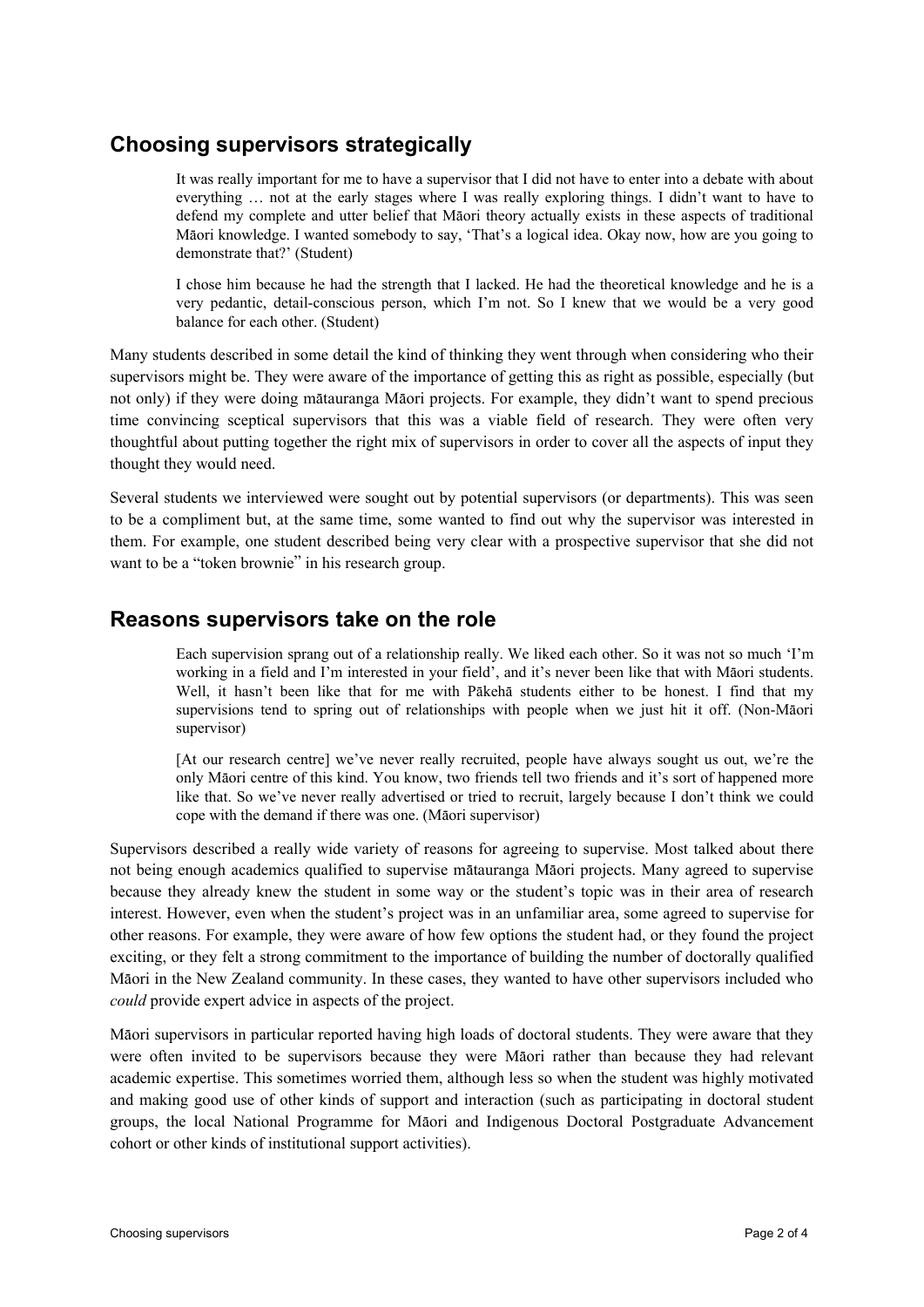All the supervisors we interviewed talked about enjoying supervision, in particular the exchange of ideas through talking with their students and reading their work.

#### **There's a variety of supervision arrangements**

There was a wide variety of successful supervision arrangements: two co-supervisors; a main supervisor and second supervisor; a main supervisor and several second supervisors and/or advisers as well; or sometimes a supervisory panel. The least common arrangement was to have just one supervisor, probably because most doctoral regulations insist otherwise. In practice, often the student had one main supervisor who they interacted with regularly and who was the main source of advice and support. Students usually consulted with their main supervisor about who the other supervisor(s) might be. Whether or not they all met together, and how often, varied considerably. One of the things that came through our study is the benefits of everyone understanding what their roles were, and the student having ways of keeping their supervisors in the loop about what was happening with the project.

Many students had a mix of Mäori and non-Mäori supervisors; they sometimes came from different departments or even institutions. Many students also had cultural advisers and, again, they had different kinds of arrangements. (See *Getting cultural advice for your research* for more on this.)

#### **Changes in supervision are common**

I don't think it's unusual for Mäori students to have a series of supervisors. I think it's more common than [with] any other students and I think that that does create issues both for supervision and for them. (Mäori supervisor)

My secondary supervisor's workload increased so she had to withdraw over time. And then I asked someone else if she was able to do it and she'd just had two students hand in, so it was timely. So she took it on, and so it was those two supervising me. But when my first supervisor left, the secondary carried on by herself because my university couldn't come up with another first supervisor. (Student)

So I could see in the future that this was not going to work with one of my supervisors. The differences were too great and becoming wider. I was not going down a Western perspective, I was going much more down a Mäori one. So I could see that, and I didn't want to harm the relationship, and I didn't want to harm my studies or my future studies or my doctoral scholarship, so that's when I contacted a senior Mäori academic. I felt that he was the best person to turn to and he put me in touch with someone who became my supervisor. (Student)

He played a few more power trip things on me as well, in terms of when he wasn't giving me feedback as agreed. And then he actually wasn't giving me any decent feedback at all. And so that's when I thought, 'No, I don't really think that this is going to work. And I don't trust you any more.' And so I emailed him to say, 'This is going to take me longer and I actually need way more in-depth supervision than I originally anticipated, so I'm going to look for someone else.' (Student)

Lots of students we talked to had experienced changes of supervision for all sorts of reasons. Commonly the main supervisor had moved institution. In such cases, the student had to get a replacement because institutions require main supervisors to be their employee for accountability purposes. Less frequently, it happened because a supervisor was no longer actively contributing to the student's progress. Sometimes the change was to add a new supervisor rather than replace one, as this was likely to be less disruptive. While changing supervisors did pose challenges for both student and supervisor, in some cases it made a big difference to the student getting finished. New supervisors sometimes gave the student a new lease of life, allowed them to "see the wood for the trees" and to find the energy required to get through the finishing stages.